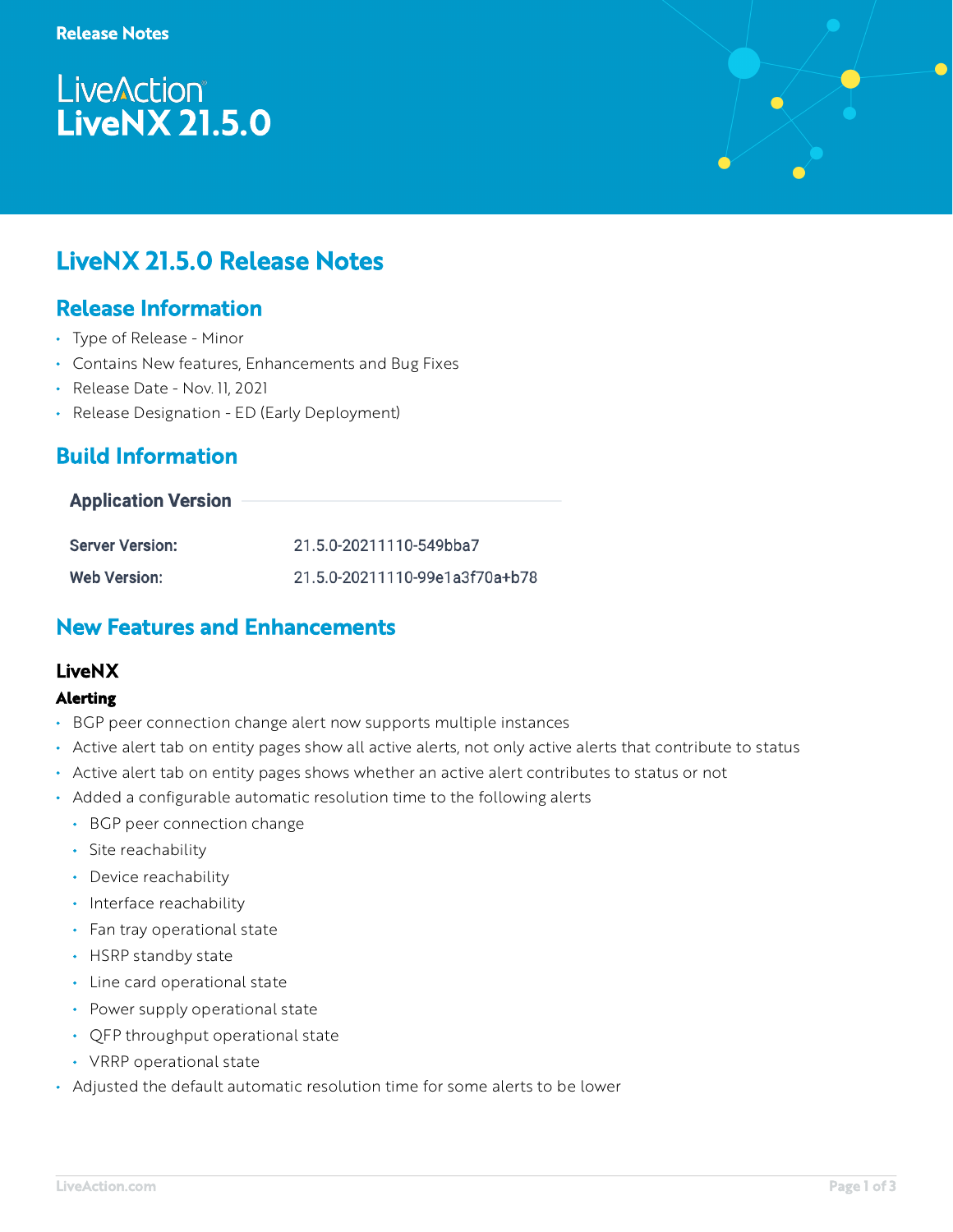## LiveNX 21.5.0 Release Notes



#### **Device Management**

- Interface state is now visible while discovering devices
- Interface state now shows if an interface is admin down
- Added support for Cisco Firepower devices

#### **Reporting**

- Added historical alert reports
- Custom reports are now configurable through the Operations Dashboard
- Interface label is now provided as report metadata when available

#### **Role Based Access Control (RBAC)**

- Notifications have been re-enabled by default
- Non-SDWAN alert notifications will honor RBAC

#### **System Diagnostics**

• Flow data status is now available on the Operations Dashboard

#### **Third Party Integration**

• Third party libraries making external calls can now be disabled

#### **Topology**

- Logical topology supports source and destination site filters
- Flow path analysis story supports source and destination site filters

#### **VeloCloud Integration**

• Added reports to utilize VeloCloud data relating to site to site performance, cloud gateways, top application by flow path, top paths, top traffic, and more